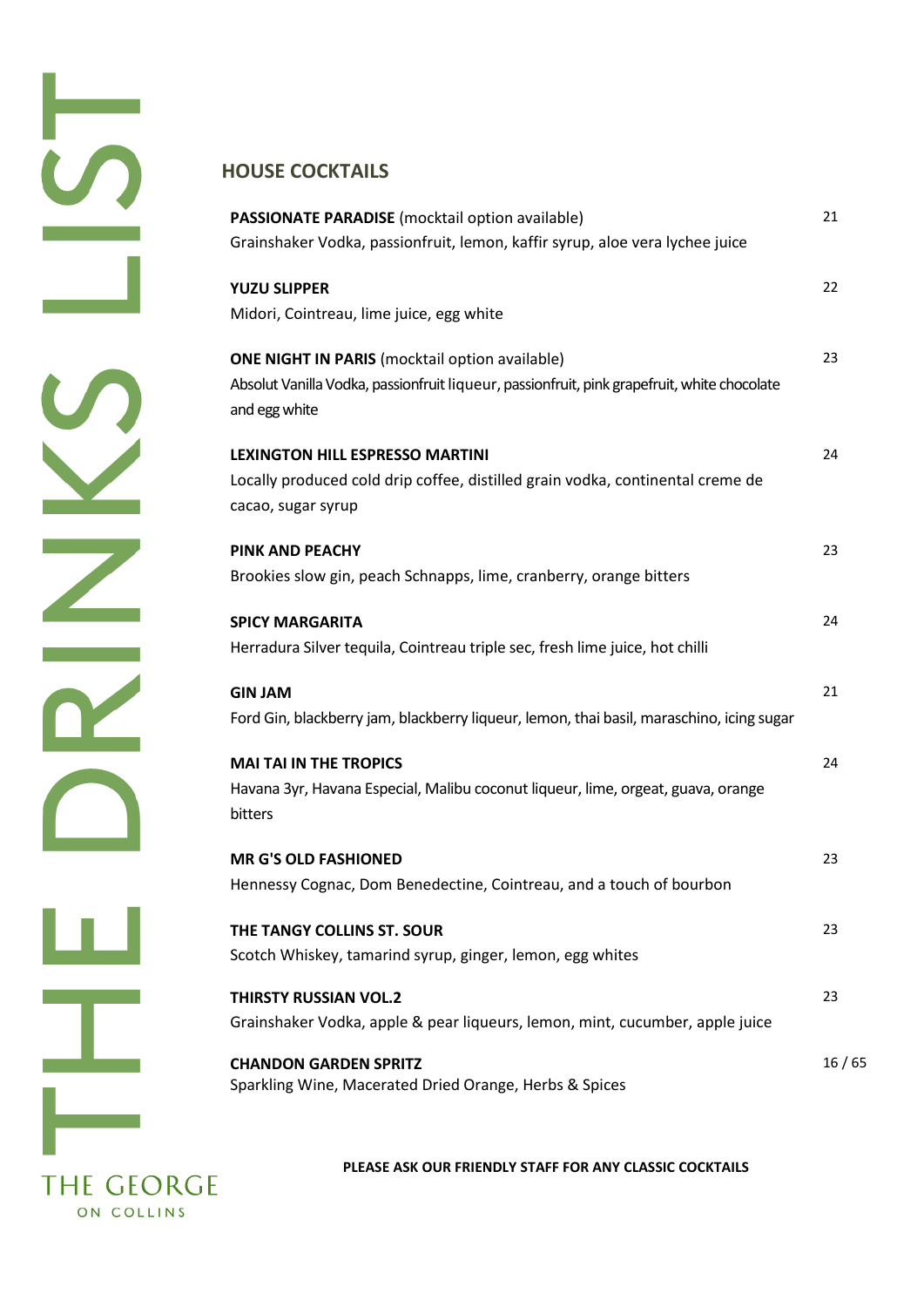# **SPARKLING**

| Moët & Chandon Impérial<br>Épernay, France                                  | 23 / 145 |
|-----------------------------------------------------------------------------|----------|
| Chandon Brut<br>Yarra Valley, VIC                                           | 14/68    |
| <b>Chandon Brut Rose</b><br>Yarra Valley, VIC                               | 14/68    |
| Dalzotto Pucino Prosecco NV<br>King Valley, VIC                             | 13/62    |
| Veuve Ambal Cremant de Bourgogne Blanc NV<br><b>Burgundy, France</b>        | 62       |
| Cowpunk Pet Nat (Organic)<br>King Valley, VIC                               | 65       |
| Conca D'Oro Platimoon Prosecco DOCG<br>Conegliano, Italy                    | 75       |
| NV Pommery 'Brut Royal'<br>Reims, France                                    | 170      |
| Veuve Clicquot Yellow Label Brut<br>Reims, France                           | 189      |
| R de Ruinart<br>Reims, France                                               | 249      |
| <b>Ruinart Blanc De Blanc</b><br>Reims, France                              |          |
| Moet & Chandon Grand Vintage 2012<br>Eperney, Champagne, France             | 280      |
| Dom Perignon<br>Eperney, Champagne, France                                  | 589      |
| Louise Roederer Cristal Brut Premium Gold Box<br>Eperney, Champagne, France | 800      |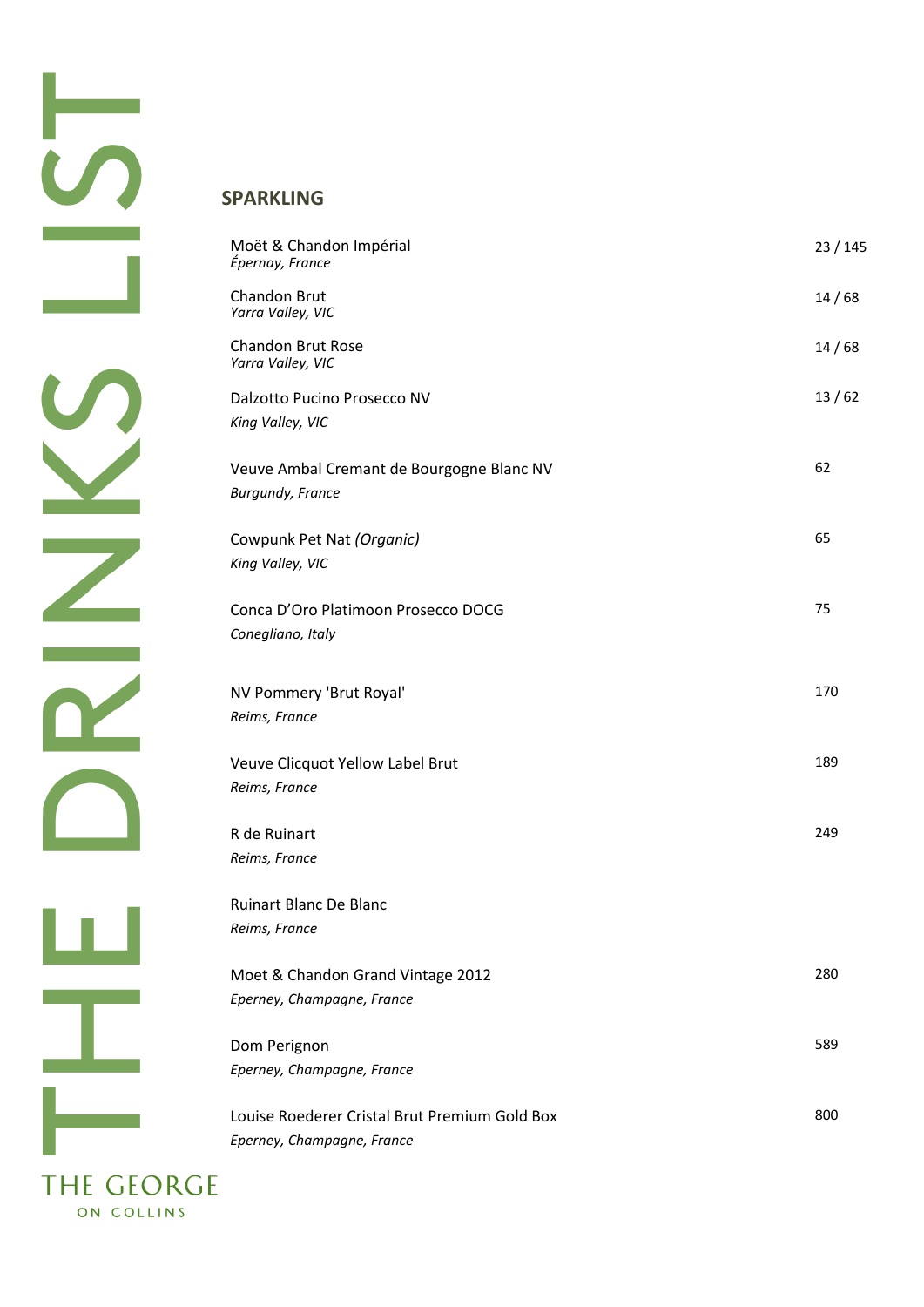$\overline{Z}$  $\overline{\mathbf{r}}$ UL. T  $\sim 10^{10}$  m  $^{-1}$ **THE GEORGE** ON COLLINS

### **WHITE**

| Castle Rock Estate RS21 Riesling                                                   | 12/58 |
|------------------------------------------------------------------------------------|-------|
| Great Southern, WA                                                                 |       |
| 821 South South Sauvignon Blanc<br>Marlborough, NZ                                 | 12/58 |
| Dowie Doole, Sauvignon Blanc<br>Adelaide Hills, SA                                 | 12/58 |
| Vinteloper Pinot Gris<br>Adelaide Hills, SA                                        | 14/68 |
| Mandoleto Pinot Grigio<br>Veneto, Italy                                            | 12/58 |
| Boat O'Craigo Gewurztraminer<br><b>Bendigo Vic</b>                                 | 13/65 |
| Rob Dolan Black Label Chardonnay<br>Yarra Valley, Vic                              | 14/69 |
| Shaw + Smith Riesling<br>Adelaide Hills, SA                                        | 89    |
| Vinteloper Black Label Fume Blanc<br>Adelaide Hills, SA                            | 78    |
| Catalina Sounds Sauvignon Blanc<br>Marlborough, NZ                                 | 65    |
| Pierro (Little Touch of Chardonnay) Semillon Sauvignon Blanc<br>Margaret River, WA | 90    |
| Cloudy Bay Te Koko<br>Marlborough, NZ                                              | 169   |
| <b>Eddystone Point Pinot Gris</b><br>Tasmania, VIC                                 | 89    |
| Alois Lageder Pinot Grigio<br>Alto Adige, Italy                                    | 90    |
| Louis Max "Beaucharme" Chardonnay                                                  | 95    |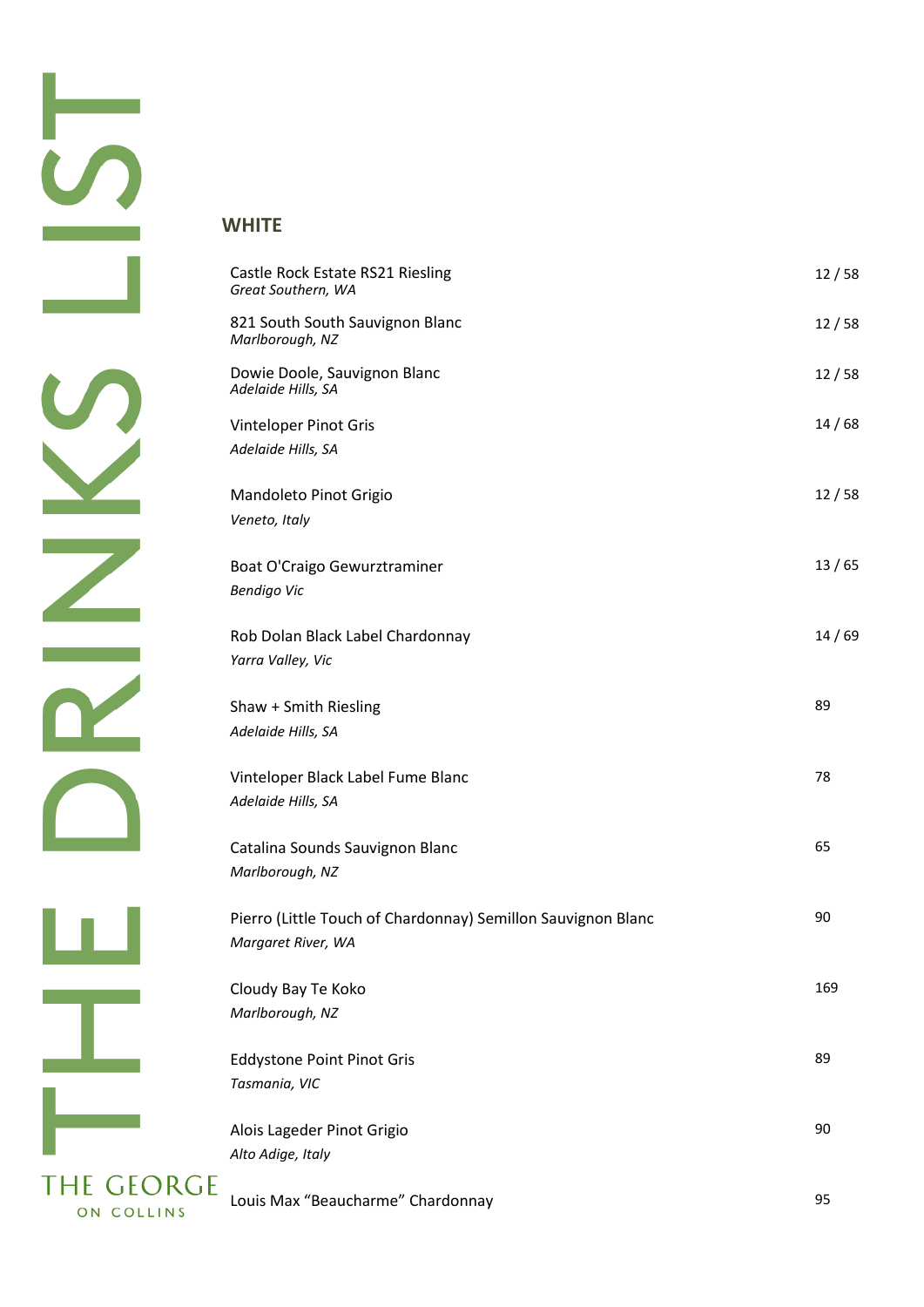#### *Burgundy, France*

| Cape Mentelle Chardonnay                            | 129 |
|-----------------------------------------------------|-----|
| Margaret River, WA                                  |     |
| La Crema Sonoma Coast Chardonnay<br>California, USA | 130 |
|                                                     |     |

### **ROSE**

| Devil's Corner Pinot Noir Rosé<br>Tasmania                 | 12/54   |
|------------------------------------------------------------|---------|
| Rameau d'Or Golden Bough Provence Rosé<br>Provence, France | 14 / 70 |
| <b>Minuty Prestige Rose</b><br>Provence, France            | 125     |

## **SWEET**

| Innocent Bystander Moscato (275ml)<br>Yarra Valley, Vic | 13. |
|---------------------------------------------------------|-----|
| Grant Burge, Moscato (frizzante)<br>Barossa Valley, SA  | 60. |

#### **RED**

| The Hare & The Tortoise Pinot Noir<br>Yarra Valley, Vic      | 13/60 |
|--------------------------------------------------------------|-------|
| <b>Grumpy Gramps Grenache by Merrill</b><br>Mclaren Vale, SA | 14/69 |
| Altacena Tempranillo<br>Manchuela, Spain                     | 12/58 |
| Innocent Bystander Nero D'Avola<br>Yarra Valley, Vic         | 12/58 |
| Domain Bousquet Malbec (Organic)                             | 12/58 |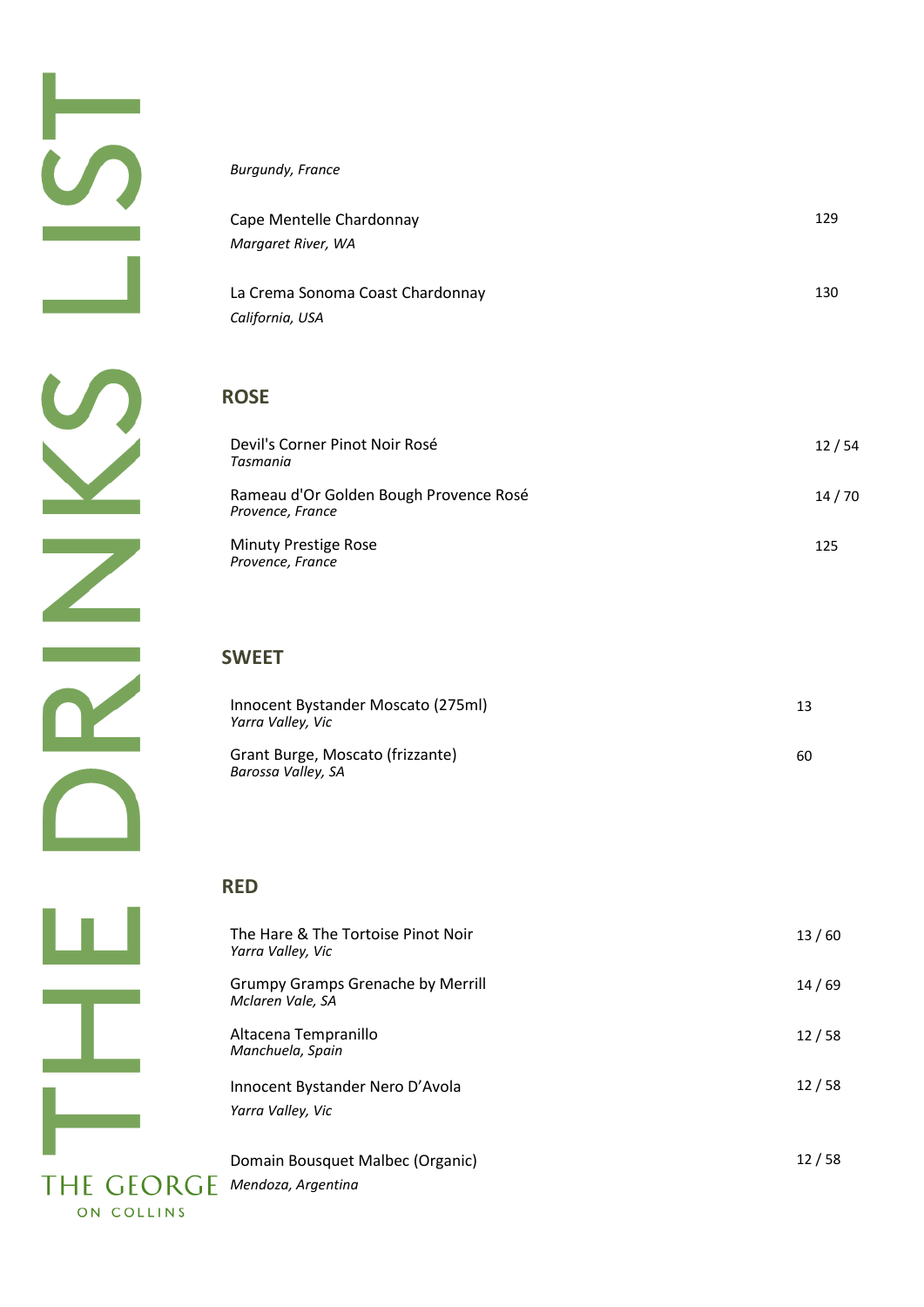$\mathbb{Z}$  $\overline{\mathbf{R}}$  $\sqrt{2}$ <u>u.</u> T **THE GEORGE** ON COLLINS

| Two Hands Sexy Beast Cabernet Sauvignon<br>Mclaren Vale, SA        | 14/69 |
|--------------------------------------------------------------------|-------|
| The Formula Robert's Shiraz<br>Barossa Valley, SA                  | 13/60 |
| Save our Souls (SOS) Pinot Noir<br>Mornington, Vic                 | 72    |
| Jip Jip Rocks Single Vineyard Pinot Noir<br>Fleurieu Peninsula, SA | 70    |
| Tamar Ridge Research Series Pinot Noir<br>Tasmania, Vic            | 145   |
| Wild Gully Tempranillo<br>King Valley, VIC                         | 58    |
| <b>Sutton Grange Syrah</b><br>Bendigo, VIC                         | 125   |
| Mount Mary Vineyard Quintet<br>Yarra Valley, VIC                   | 290   |
| Kilikanoon Blocks Road Cabernet Sauvignon<br>Clare Valley, SA      | 110   |
| Wild Folk Natural Touriga (Organic)<br>Barossa Valley, SA          | 69    |
| Monsoon Valley Premium Shiraz<br>Hua Hin, Thailand                 | 75    |
| <b>Hookers Shiraz</b><br>Swan Valley, WA                           | 80    |
| Craiglee Shiraz Viognier 'JADV'<br>Sunbury, VIC                    | 110   |
| The Bryson Shiraz Cabernet<br>Padthaway, SA                        | 105   |
| Kilikanoon Covenant Shiraz                                         | 110   |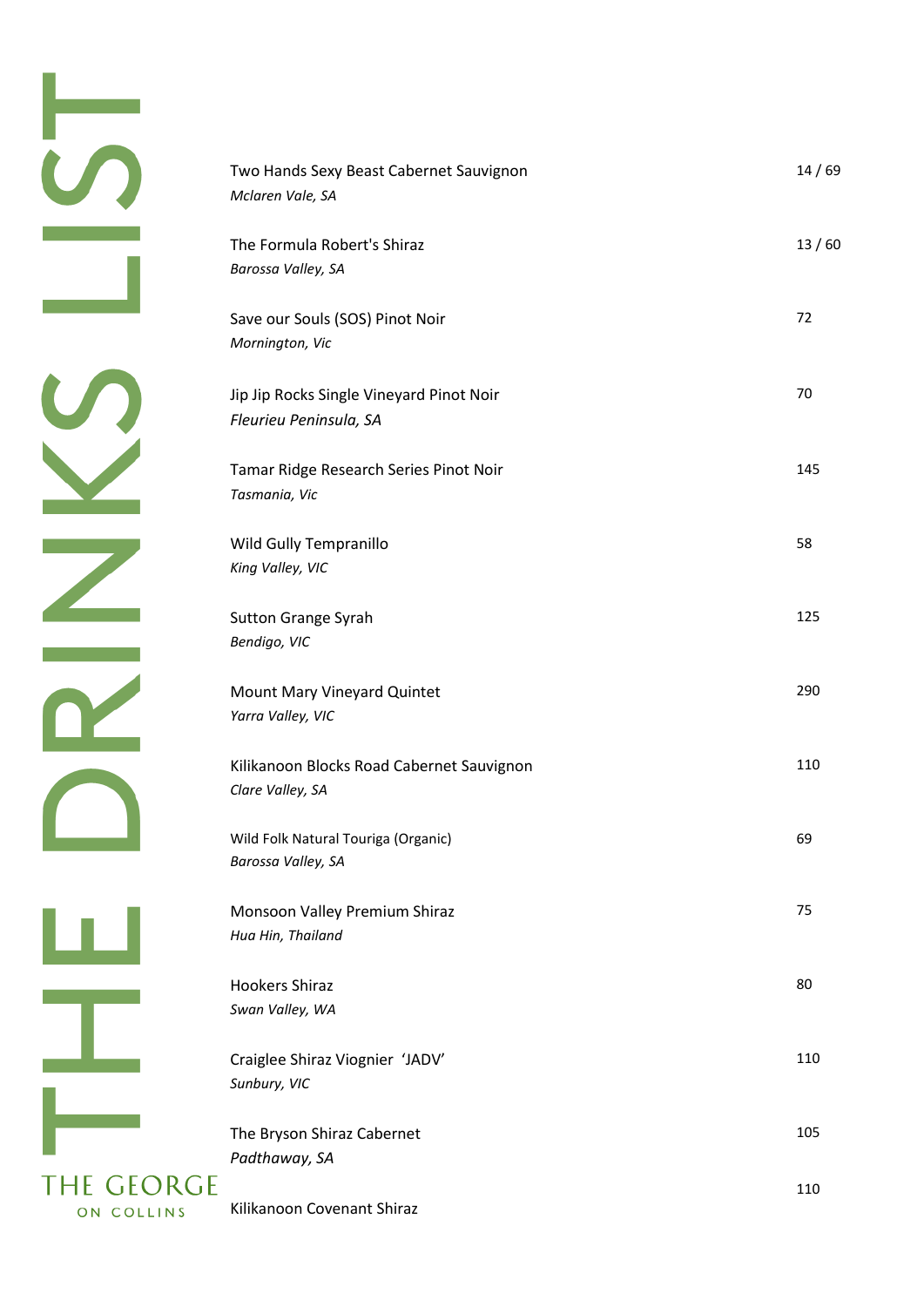#### *Clare Valley, SA*

| Heathcote Estate, Shiraz<br>Heathcote, VIC               | 120  |
|----------------------------------------------------------|------|
| Jasper Hill "Georgia's Paddock" Shiraz<br>Heathcote, VIC | 195  |
| Small Gully Black Magic Shiraz<br>Barossa Valley, SA     | 240  |
| Penfolds Grange Bin 95<br>South Australia                | 1600 |

## **BEER + CIDER + SELTZER**

| <b>TAP</b>                                    |            |      |
|-----------------------------------------------|------------|------|
| Carlton Draught (425ml) 4.6%                  | <b>VIC</b> | 11   |
| Pirate Life South Coast Pale Ale (425ml) 4.4% | SA         | 12   |
| Balter XPA (425ml) 5%                         | QLD        | 13   |
| Mountain Goat Steam Ale (425ml) 4.5%          | <b>VIC</b> | 13   |
| 4 Pines In Season IPA (425) 6.3%              | <b>NSW</b> | 14   |
| Peroni (400ml) 4.7%                           | Italy      | 14   |
| Asahi (400ml) 5.1%                            | Japan      | 15   |
| <b>PACKAGED BEER</b>                          |            |      |
| Cascade Premium Light (375ml) 2.8%            | <b>TAS</b> | 8.50 |
| Singha Beer (330ml) 5%                        | Thailand   | 10   |
| 333 Beer (355ml) 5%                           | Vietnam    | 10   |
|                                               |            |      |
| Beerloa Dark Lager (330ml) 6%                 | Laos       | 10   |
| Beerlao Lager (330ml) 5%                      | Laos       | 10   |
| Angkor Beer (330ml) 5%                        | Cambodia   | 10   |
| Brick Lane Brewing Co Pale Ale (330ml) 4.4%   | <b>VIC</b> | 11   |
| Moon Dog Old Mate Pale Ale (330ml) 5%         | <b>VIC</b> | 11   |